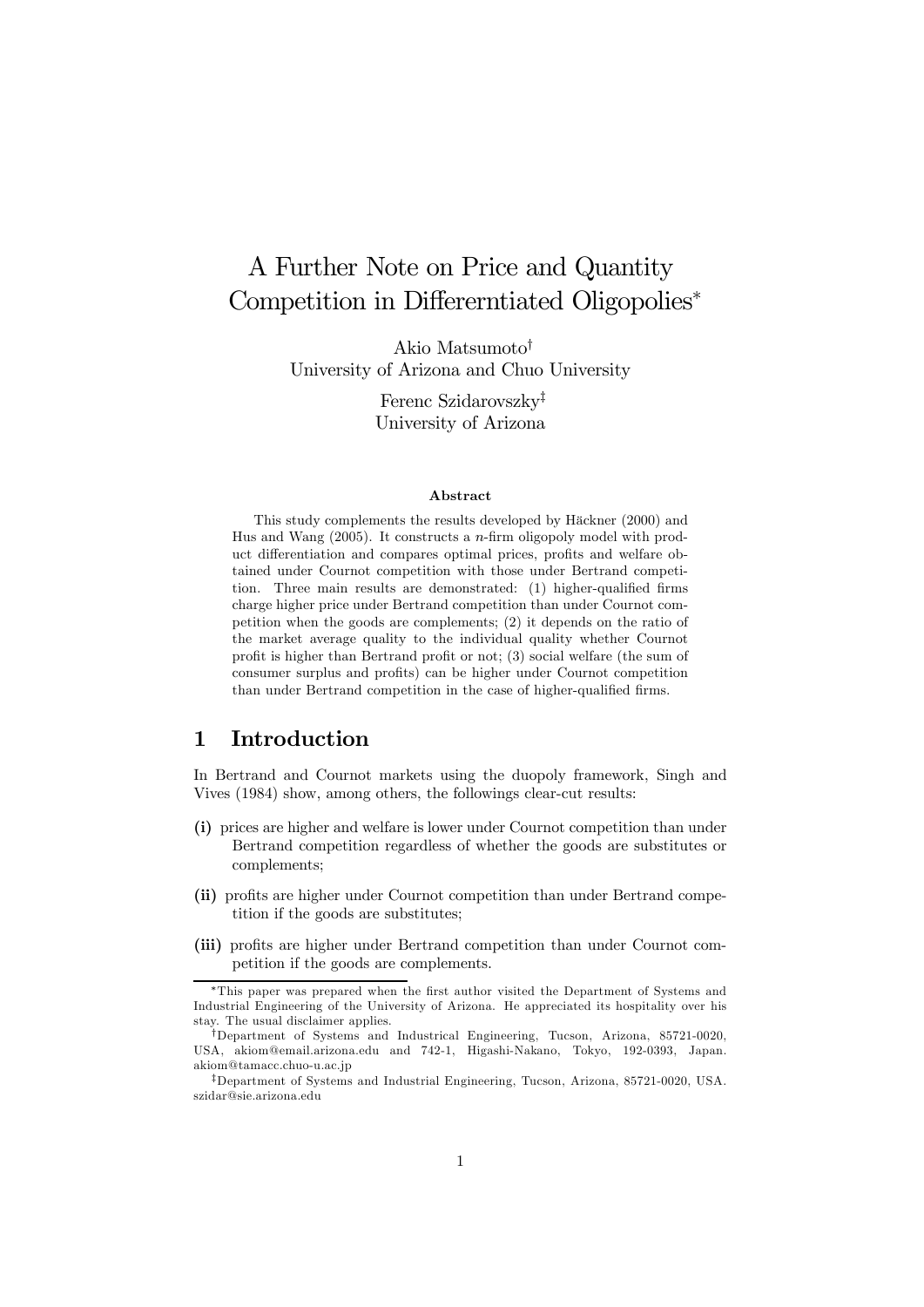In n-firm Bertrand and Cournot markets, Häckner (2000) shows that some of Singh and Vives' results are sensitive to the duopoly framework. Although (iii) is robust in the n-firm framework, the first half of (i) and (ii) can be reversed in the *n*-firm framework with  $n > 2$ . Namely, prices can be higher under Bertrand competition than under Cournot competition when the goods are complements. There are also cases in which Cournot profit can be higher than Bertrand profits when the goods are complements. Recently, using the same n-firm oligopoly model, Hsu and Wang (2005) demonstrate that the second half of (i) always holds: consumer surplus and total surplus are higher under Bertrand competition than under Cournot competition, regardless of whether goods are substitutes or complements.

In this study, we extend the results developed by Häckner (2000) and Hsu and Wang (2005). In particular, adopting the n-firm oligopoly model and confining our attention to the case of the stronger complementability, we show three main results: (1) higher-qualified firms charge a higher price under Bertrand competition than under Cournot competition when the goods are complements; (2) it depends on the ratio of the market average quality to the individual quality whether Cournot profit is higher than Bertrand profit or not; (3) social welfare (the sum of consumer surplus and profits) can be higher under Cournot competition than under Bertrand competition with higher-qualified firms.

The rest of the paper is organized as follows. In Section 2 we present an  $n$ firm linear model. In Section 3, prices, profits and social welfare are compared under Cournot and Bertrand competitions. Concluding remarks are given in Section 4.

### 2  $n$ -Firm Oligopoly Model

We will assume consumer's utility maximization in Section 2.1 to obtain a special demand function. In Section 2.2, the firm's profit maximization will be considered under quantity (Cournot) competition, and in Section 2.3 we will derive the optimal prices, outputs and profits under price (Bertrand) competition.

### 2.1 Consumers

As in Singh and Vives (1985), there is a continuum of consumers of the same type. Following Häckner (2000), the utility function of the representative consumer is simplified as

$$
U(\mathbf{q}, I) = \sum_{i=1}^{n} \alpha_i q_i - \frac{1}{2} \left( \sum_{i=1}^{n} q_i^2 + 2\gamma \sum_{i \neq j}^{n} q_i q_j \right) - I \tag{1}
$$

where  $\mathbf{q} = (q_i)$  is the quantity vector,  $\alpha_i$  measures the quality of good i and  $\gamma \in [-1, 1]$  measures the substitutability between the goods:  $\gamma > 0, \gamma < 0$ or  $\gamma = 0$  imply that the goods are substitutes, complements or independent. Moreover, the goods are perfect substitutes if  $\gamma = 1$  and perfect complements if  $\gamma = -1$ . In this study, we confine our analysis to the case in which the goods are imperfect substitutes or complements and are not independent, by assuming that  $|\gamma| < 1$  and  $\gamma \neq 0$ .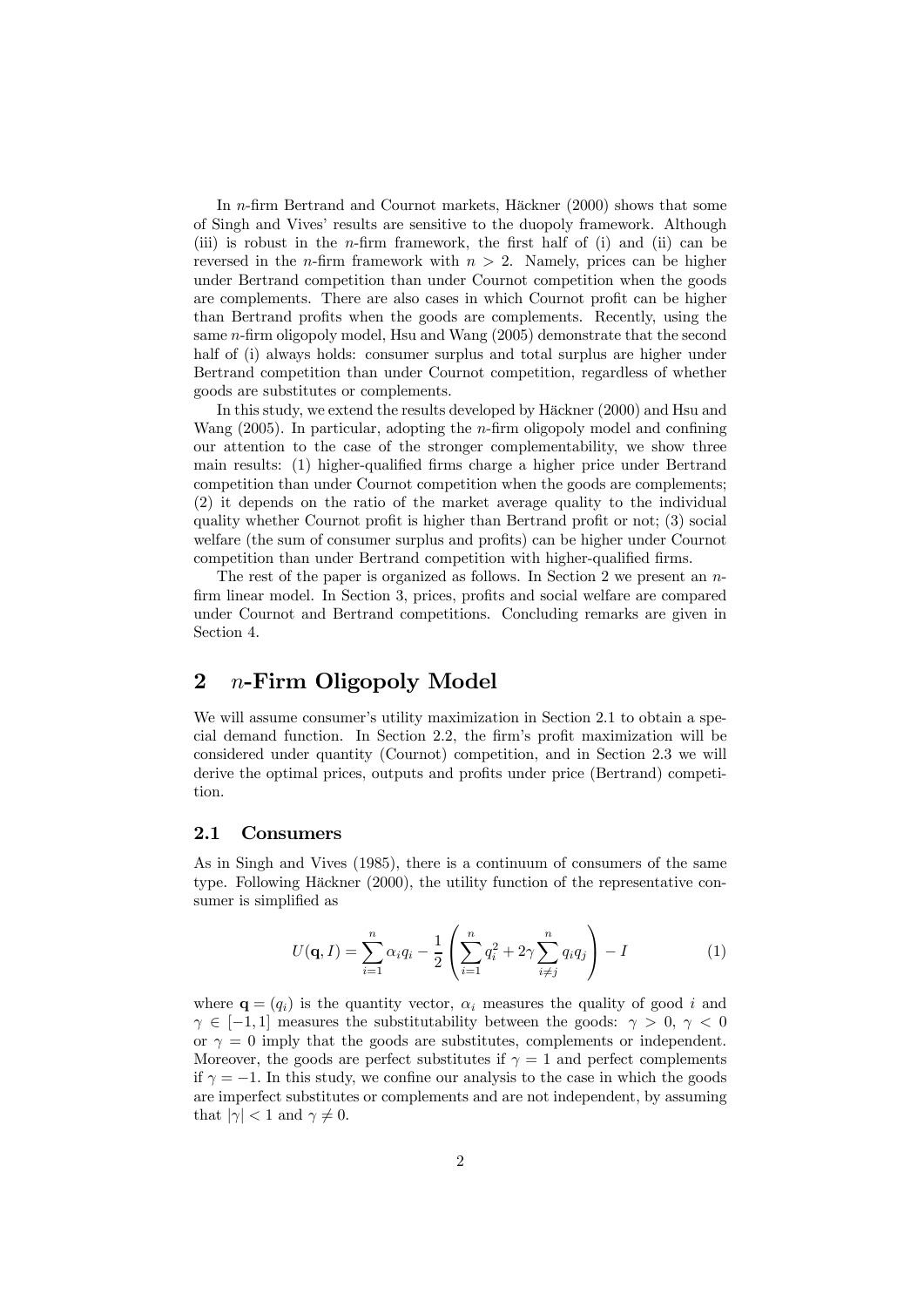The inverse demand function of good  $k$  is reduced from the first-order condition of the optimal consumption of good  $k$ ,

$$
p_k = \alpha_k - q_k - \gamma \sum_{i \neq j}^{n} q_j \tag{2}
$$

where  $n \geq 2$  is assumed. That is, the price vector is a linear function of the output vector:

$$
\mathbf{p} = \boldsymbol{\alpha} - \mathbf{B}\mathbf{q} \tag{3}
$$

where  $\mathbf{p} = (p_i)$ ,  $\boldsymbol{\alpha} = (\alpha_i)$  and  $\mathbf{B} = (B_{ij})$  with  $B_{ii} = 1$  and  $B_{ij} = \gamma$  for  $i \neq j$ . Assuming that  $\bf{B}$  is invertible<sup>1</sup> and then solving (3) for  $\bf{q}$  yield the direct demand

$$
\mathbf{q} = \mathbf{B}^{-1}(\boldsymbol{\alpha} - \mathbf{p})
$$
 (4)

where the diagonal and the off-diagonal elements of  $\mathbf{B}^{-1}$  are

$$
\frac{1+(n-2)\gamma}{(1-\gamma)(1+(n-1)\gamma)} \text{ and } -\frac{\gamma}{(1-\gamma)(1+(n-1)\gamma)},
$$

respectively. Hence the direct demand of good k, the  $k^{\text{th}}$ -component of **q** in (4), is given by

$$
q_k = \frac{(1 + (n-2)\gamma)(\alpha_k - p_k) - \gamma \sum_{i \neq k}^n (\alpha_i - p_i)}{(1 - \gamma)(1 + (n-1)\gamma)}.
$$
\n(5)

### 2.2 Quantity-adjusting firms

In Cournot competition, firm  $k$  chooses a quantity of good  $k$  to maximize its profit  $\pi_k = (p_k - c_k)q_k$  subject to (2), taking the other firms' quantities given. The constant marginal cost  $c_k$  is assumed to be positive. To avoid negative optimal production, the net quality  $\alpha_i - c_k$  is also assumed to be positive.

**Assumption 1.**  $c_k > 0$  and  $\alpha_k - c_k > 0$  for all k.

Solving the first-order condition of the profit maximizing problem yields the best response,

$$
q_k = \frac{1}{2} \left( \alpha_k - c_k - \gamma \sum_{i \neq k}^n q_i \right). \tag{6}
$$

It is easily checked that the second-order condition is satisfied. The Cournot equilibrium output and price for firm  $k$  are given by

$$
q_k^C = \frac{(2 + (n-1)\gamma)(\alpha_i - c_k) - \gamma \sum_{i=1}^n (\alpha_i - c_i)}{(2 - \gamma)(2 + (n-1)\gamma)}
$$
(7)

and

$$
p_k^C = \frac{(2 + (n-1)\gamma)(\alpha_i + (1-\gamma)c_k) - \gamma \sum_{i=1}^n (\alpha_i - c_i)}{(2-\gamma)(2 + (n-1)\gamma)}.
$$
 (8)

<sup>1</sup>The *n* by *n* matrix *B* is invertible if det  $B = (1 - \gamma)^{n-1}(1 + (n-1)\gamma) \neq 0$ .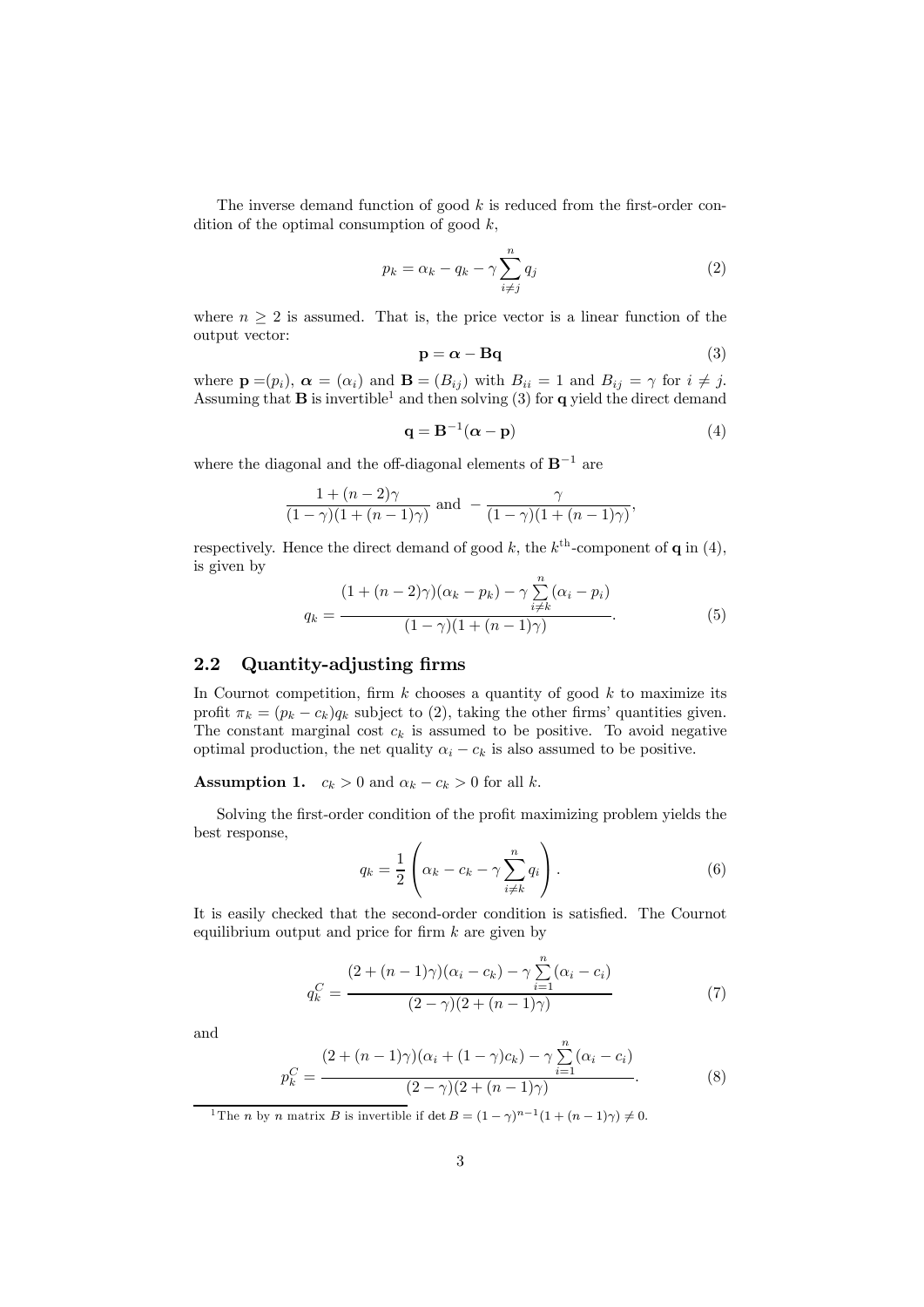Subtracting (7) from (8) yields  $p_k^C - c_k = q_k^C$  that is substituted into the profit function to obtain the Cournot profit,

$$
\pi_k^C = \left(q_k^C\right)^2. \tag{9}
$$

### 2.3 Price-adjusting firms

In Bertrand competition, firm  $k$  chooses the price of good  $k$  to maximize the profit  $\pi_k = (p_k - c_k)q_k$  subject to (5), taking the other firms' prices given. Solving the first-order condition yields the best response,

$$
p_k = \frac{(1 + (n-1)\gamma)(\alpha_k + c_k) - \gamma \sum_{i \neq k}^n (\alpha_i - p_i)}{2 + 2(n-3)\gamma}.
$$
 (10)

The second-order condition for the optimum solution (henceforth referred to as SOC) is

$$
\frac{\partial^2 \pi_k}{\partial p_k^2} = -\frac{1 + (n-2)\gamma}{(1-\gamma)(1 + (n-1)\gamma)} < 0,\tag{11}
$$

where the direction of inequality depends on the parameter configuration. If  $1 > \gamma > 0$  and  $n \geq 2$ , this SOC is satisfied. On the other hand, if  $-1 < \gamma < 0$ and  $n \geq 2$ , then we need additional conditions to satisfy the SOC. Since

$$
1 + (n - 1)\gamma < 1 + (n - 2)\gamma
$$

the conditions are  $1+(n-1)\gamma > 0$  or  $1+(n-2)\gamma < 0$ . We call the first condition  $SOC_1$  and the second condition  $SOC_2$ . In Figure 1 where *n* is taken to be  $20$ ,  $SOC<sub>1</sub>$  is satisfied in the darker-gray region while  $SOC<sub>2</sub>$  is satisfied in the lighter-gray region.2 The upper boundary of the darker-gray region is the  $1+(n-1)\gamma=0$  curve and the lower boundary of the lighter-gray region is the  $1+(n-2)\gamma=0$  curve. Häckner (2000) as well as Hsu and Wang (2005) assumes  $SOC<sub>1</sub>$  and give a detailed analysis. Therefore in this paper we assume that  $SOC<sub>2</sub>$  holds. As can be seen, the darker-gray region shrinks and the lightergray region expands as  $n$  increases. A natural question arising is whether the results obtained by Häckner (2000) and by Hsu and Wang (2005) still hold under  $SOC<sub>2</sub>$ .

**Assumption 2**  $1 + (n - 2)\gamma < 0$  when the goods are complements.

#### Insert Figure 1 about here

The Bertrand equilibrium price and output for firm  $k$  are given by

$$
p_k^B = \frac{(2 + (n-3)\gamma)[(1 + (n-1)\gamma)(\alpha_k + c_k) - \gamma c_k] - \gamma(1 + (n-2)\gamma)}{(2 + (2n-3)\gamma)(2 + (n-3)\gamma)} \prod_{i=1}^n (\alpha_i - c_i)
$$
(12)

and

$$
q_k^B = \frac{1 + (n-2)\gamma}{(1-\gamma)(1 + (n-1)\gamma)} (p_k^B - c_k)
$$
 (13)

<sup>2</sup>We refere to the dashed and dotted cuves in the lighter-gray region in the next section.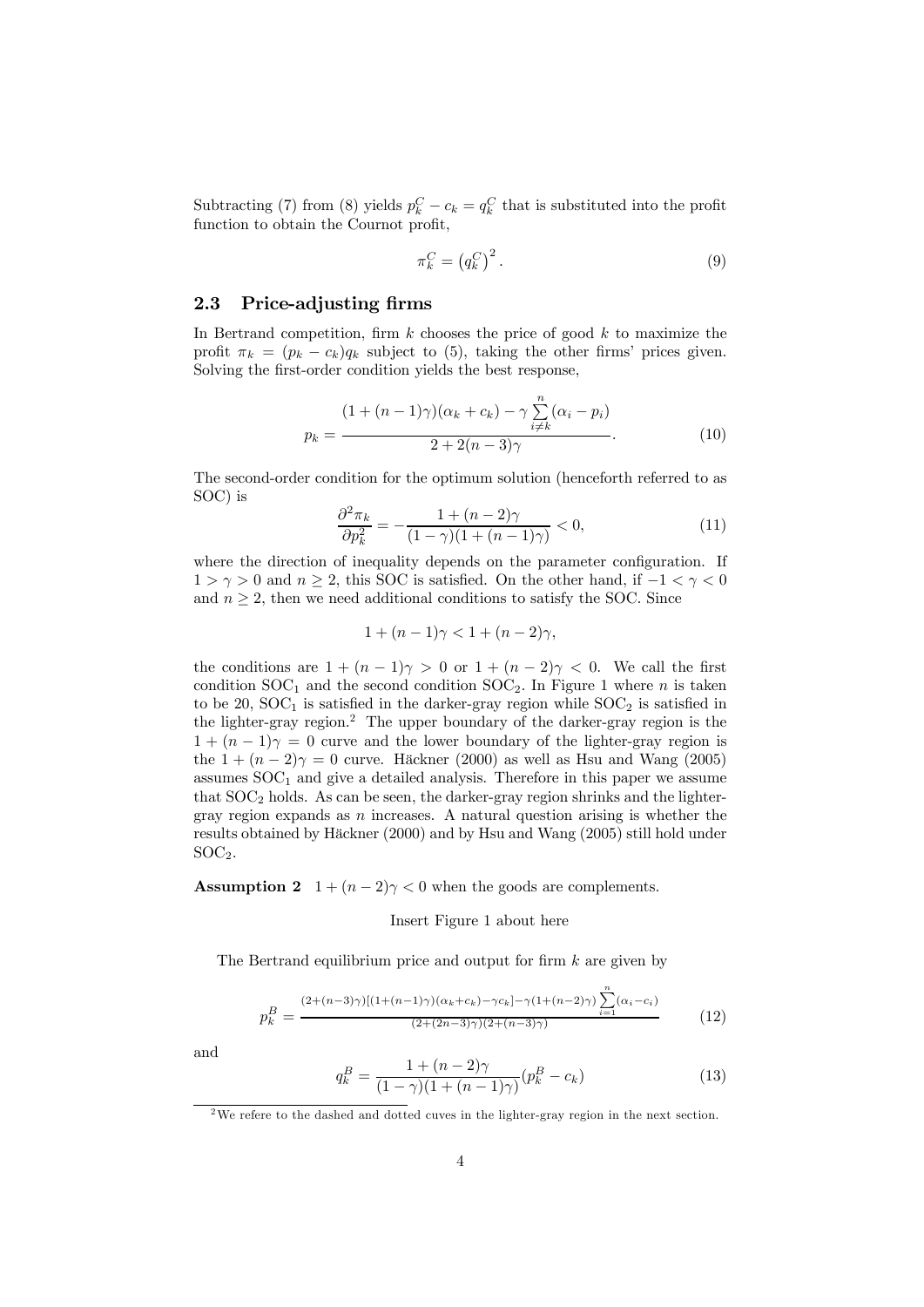where

$$
p_k^B - c_k = \frac{(2 + (n-3)\gamma)(1 + (n-1)\gamma)(\alpha_k - c_k) - \gamma(1 + (n-2)\gamma)\sum_{i=1}^n (\alpha_i - c_i)}{(2 + (2n-3)\gamma)(2 + (n-3)\gamma)}.
$$
 (14)

Due to  $(13)$ , the Bertrand profit of firm k can be simplified as

$$
\pi_k^B = \frac{(1 - \gamma)(1 + (n - 1)\gamma)}{1 + (n - 2)\gamma} (q_k^B)^2.
$$
\n(15)

### 3 Comparison of the Optimal Behavior

In this section we will compare the optimal behavior under Cournot competition with that under Bertrand competition and examine whether the results obtained by Häckner (2000) and Hsu and Wang (2005) still hold under  $SOC<sub>2</sub>$ .

### 3.1 Price comparison

We first seek the non-negativity conditions for the equilibrium outputs and then examine the price difference with non-negative outputs.

From (7), the Cournot output  $q_k^C$  is non-negative if

$$
\frac{\gamma}{2 + (n-1)\gamma} \left( z^C(\gamma) - \frac{\bar{\beta}}{\beta_k} \right) \ge 0 \tag{16}
$$

where

$$
z^{C}(\gamma) = \frac{2 + (n - 1)\gamma}{n\gamma},
$$
  
\n
$$
\beta_{k} = \alpha_{k} - c_{k}
$$
\n(17)

and

$$
\bar{\beta} = \frac{1}{n} \sum_{i=1}^{n} (\alpha_i - c_i).
$$

Here  $\beta_k$  can be referred to as the net quality offered by firm k and  $\bar{\beta}$  the average net quality offered by the  $n$  firms. Both are positive due to Assumption 1. We call firm k higher-qualified if  $\beta_k > \bar{\beta}$  and lower-qualified if  $\beta_k < \bar{\beta}$ . When the goods are substitutes (i.e.,  $0 < \gamma < 1$ ), the first factor of (16) is positive. It is then clear that the Cournot output in this case is non-negative if

$$
z^{C}(\gamma) \ge \frac{\bar{\beta}}{\beta_{k}}.\tag{18}
$$

Notice that this inequality is always true if firm  $k$  is higher-qualified (that is,  $\bar{\beta} < \beta_k$ ) since  $z^C(\gamma) > 1$  for  $0 < \gamma < 1$ .

We turn to the case in which the goods are complements (i.e.,  $-1 < \gamma < 0$ ). (17) indicates that the sign of  $z^C(\gamma)$  depends on the sign of  $2+(n-1)\gamma$ . The  $2+(n-1)\gamma = 0$  curve corresponds to the dotted (lower) hyperbola in the lighter-gray region of Figure 1. It divides the lighter-gray region into two parts:  $2+(n-1)\gamma < 0$  above the curve and  $2+(n-1)\gamma > 0$  below. The nonnegativity condition for the Cournot output differs according to from which region the parameter  $(\gamma, n)$  is chosen. If  $(\gamma, n)$  is such that  $2 + (n - 1)\gamma < 0$ ,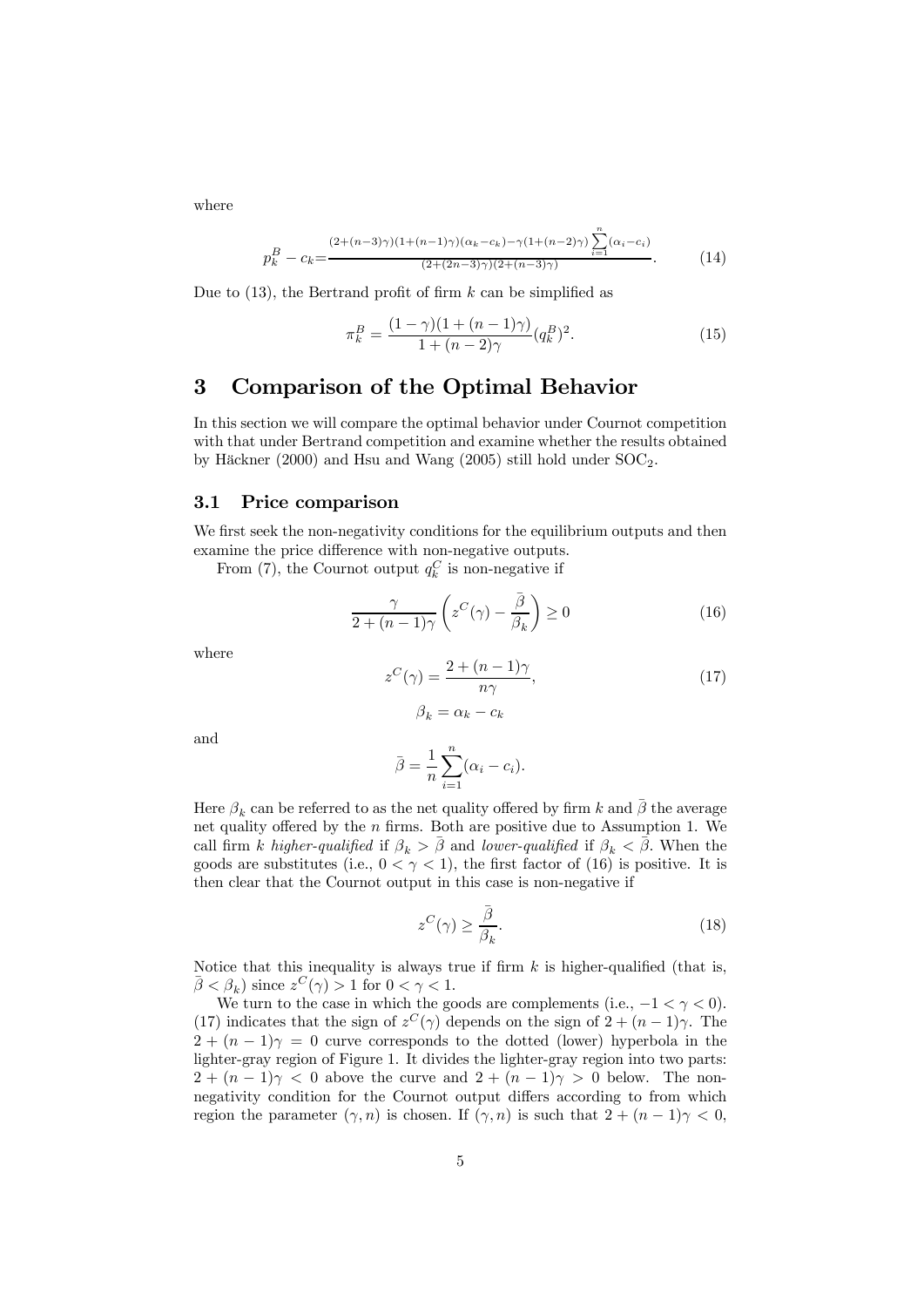then  $z^{C}(\gamma)$  is positive and so is the first factor of (16). It follows that the Cournot output is non-negative if (18) holds. On the other hand, if  $(\gamma, n)$  is such that  $2+(n-1)\gamma > 0$ , then  $z^{C}(\gamma)$  is negative and so is the first factor of (16). Hence  $q_k^C > 0$  always if  $2 + (n - 1)\gamma > 0$ .

Given  $n, z^C(\gamma)$  strictly decreases in  $\gamma$  and takes its maximum at  $\gamma = -1$ . If we define  $\gamma^{C}$  by the solution of equation

$$
z^C(\gamma^C) = \frac{\bar{\beta}}{\beta_k}
$$

and introduce the notation<sup>3</sup>

$$
\gamma_2 = -\frac{2}{n-1}
$$
 and  $\gamma_3 = -\frac{1}{n-2}$ ,

then the non-negativity condition in the case of  $-1 < \gamma < 0$  can be summarized as follows:

(i) if 
$$
\frac{\bar{\beta}}{\beta_k} \ge z^C(-1)
$$
, then  $q_k^C \ge 0$  for  $\gamma_2 < \gamma < \gamma_3$ , (19)

and

(ii) otherwise, 
$$
q_k^C > 0
$$
 for  $-1 < \gamma < \gamma^C$  or  $\gamma_2 < \gamma < \gamma_3$ . (20)

Note that  $\gamma^C \leq -1$  under the inequality condition (19). In order to have  $\gamma^C > -1$  in (20), we need to assume that  $n > 3$ .

Let us turn next our attention to the non-negativity conditions of  $q_k^B$ . From (13) and (14),  $q_k^B$  is non-negative if

$$
\frac{\gamma(1+(n-2)\gamma)}{(2+(n-3)\gamma)(2+(2n-3)\gamma)} \left(z^B(\gamma) - \frac{\bar{\beta}}{\beta_k}\right) \ge 0
$$
\n(21)

where

$$
z^{B}(\gamma) = \frac{(2 + (n-3)\gamma)(1 + (n-1)\gamma)}{n\gamma(1 + (n-2)\gamma)}.
$$
 (22)

It is clear again that since the first factor of (21) is positive for  $\gamma > 0$ , the Bertrand output is non-negative if

$$
z^{B}(\gamma) \ge \frac{\bar{\beta}}{\beta_{k}}.\tag{23}
$$

Notice again that this inequality is always satisfied if firm  $k$  is higher-qualified (that is,  $\bar{\beta} < \beta_k$ ) since  $z^B(\gamma) > 1$  for  $\gamma \in (0, 1)$ .

Assume next that  $\gamma < 0$ . Although  $1 + (n - 1)\gamma < 0$  and  $2 + (2n - 3)\gamma < 0$ under Assumption 2, the sign of  $2+(n-3)\gamma$  is ambiguous. The  $2+(n-3)\gamma=0$ curve corresponds to the dashed (upper) hyperbola in Figure 1 and divides the lighter-gray region into two parts:  $2+(n-3)\gamma < 0$  above the curve and  $2+(n-3)\gamma > 0$  below. As in the case of Cournot competition, the nonnegativity conditions differ according to from which region the parameters  $(\gamma, n)$ are selected. If  $(\gamma, n)$  is such that  $2 + (n - 3)\gamma < 0$ , then  $z^{B}(\gamma)$  is positive and so is the first factor of (16). Therefore the Bertrand output is non-negative if

 $\frac{3}{2}$  and  $\gamma_3$  are the solutions of equations  $2+(n-1)\gamma=0$  and  $1+(n-2)\gamma=0$ , respectively.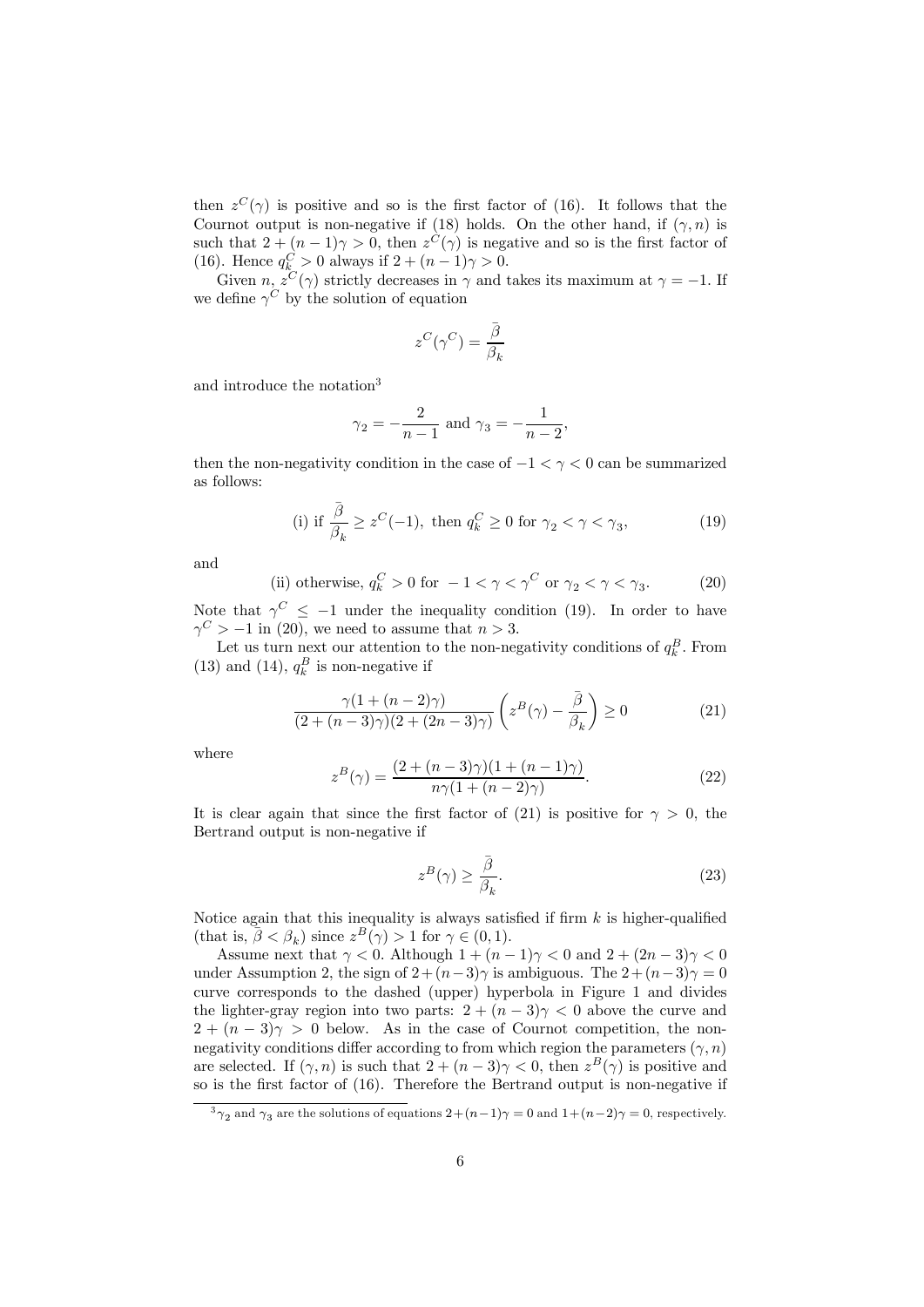(23) holds. On the other hand, if  $(\gamma, n)$  is such that  $2 + (n - 3)\gamma > 0$ , then  $z^B(\gamma)$  is negative and so is the first factor of (16). Hence  $q_k^B > 0$  always if  $2+(n-3)\gamma > 0.$ 

Given  $n, z^B(\gamma)$  strictly decreases in  $\gamma$  and takes its maximum at  $\gamma = -1$ . If we define  $\gamma^B$  by the solution of equation

$$
z^B(\gamma^B) = \frac{\bar{\beta}}{\beta_k}
$$

and introduce the notation

$$
\gamma_1 = -\frac{2}{n-3},
$$

then the non-negativity condition of  $q_k^B$  in the case of  $-1 < \gamma < 0$  can be summarized as follows:

(i) if 
$$
\frac{\bar{\beta}}{\beta_k} \ge z^B(-1)
$$
, then  $q_k^B > 0$  for  $\gamma_1 < \gamma < \gamma_3$  (24)

and

(ii) otherwise, 
$$
q_k^B > 0
$$
 for  $-1 < \gamma < \gamma^B$  or  $\gamma_1 < \gamma < \gamma_3$ . (25)

Note again that  $\gamma^B \leq -1$  under the inequality condition in (24). In order to have  $\gamma^B > -1$  in (20), we need to assume that  $n > 5.4$ 

Having the non-negativity conditions for the equilibrium outputs, we can now examine the optimal price difference. Since  $q_k^C \geq 0$  and  $q_k^B \geq 0$  imply  $p_k^C \geq 0$  and  $p_k^B \geq 0$ , respectively, the non-negative conditions for the outputs guarantee the non-negativity of the equilibrium prices. Assuming  $n > 2$  and subtracting  $(12)$  from  $(8)$  yield the following relation:

$$
p_k^C - p_k^B = \frac{n(n-1)(n-2)\gamma^4 \beta_k}{(2-\gamma)(2+(2n-3)\gamma)} \frac{(z_k^*(\gamma) - \bar{\beta}/\beta_k)}{(2+(n-1)\gamma)(2+(n-3)\gamma)} \tag{26}
$$

where

$$
z_k^*(\gamma) = \frac{(2 + (n-1)\gamma)(2 + (n-3)\gamma)}{n(n-2)\gamma^2}.
$$
 (27)

In the case of  $\gamma > 0$ , it is easy to see that

$$
sign\left[p_k^C - p_k^B\right] = sign\left[z_k^*(\gamma) - \frac{\bar{\beta}}{\beta_k}\right].\tag{28}
$$

Relations  $(17)$ ,  $(22)$  and  $(27)$  imply that

$$
z^{B}(\gamma) < z^{C}(\gamma) < z_{k}^{*}(\gamma) \text{ for } 0 < \gamma < 1.
$$

(18) and (23) imply that the non-negativity condition of the equilibrium outputs as well as that of the optimal prices is

$$
\min[z^B(\gamma),z^C(\gamma)] \geq \frac{\bar{\beta}}{\beta_k}.
$$

 $\frac{4}{2}B(\gamma^B) = \frac{1}{\beta}(\beta_k)$  has two solutions. The smaller root does not statisfy SOC<sub>2</sub> and therefore it is eliminated from consideration.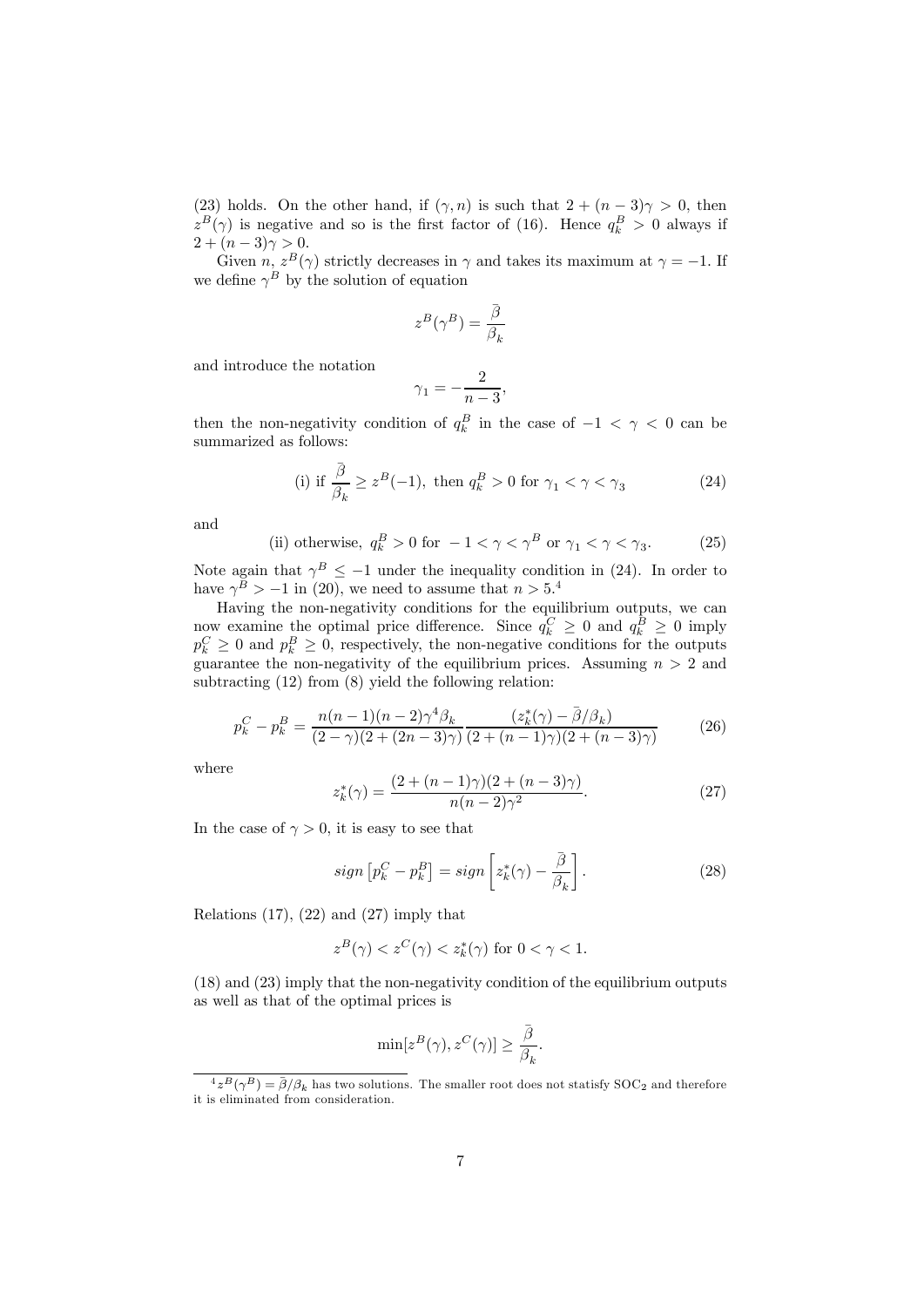Therefore, under the non-negative Cournot and Bertrand outputs, we have

$$
z_k^*(\gamma) > \frac{\bar{\beta}}{\beta_k}.\tag{29}
$$

With this inequality,  $(28)$  indicates that the Cournot price is always higher than the Bertrand price when the goods are substitutes (that is,  $0 < \gamma < 1$ ) and the optimal outputs are non-negative. This result is the same as the one shown in Proposition (i) of Häckner (2000).

In the case of  $\gamma < 0$ , we should notice that the first factor of (26) is negative as  $(2+(2n-3)\gamma) < 0$  under Assumption 2. We also should look at the division of the lighter-gray region in Figure 1 in more detail. The region is divided into three parts: the upper region above the  $2+(n-3)\gamma=0$  curve, the lower region below the  $2+(n-1)\gamma=0$  curve and the middle region between these two curves. Furthermore,

$$
1 > z_k^*(\gamma_3) > z^C(-1) > z^B(-1) > z_k^*(-1).
$$

Depending on the value of  $\bar{\beta}/\beta_k$ , the price difference is determined by different conditions. First, suppose that

$$
\frac{\overline{\beta}}{\beta_k} > z_k^*(\gamma_3). \tag{30}
$$

Under this condition, (19) and (24) imply that the optimal outputs are nonnegative in the lower region

$$
q_k^B \ge 0
$$
 and  $q_k^C \ge 0$  for  $\gamma_2 < \gamma < \gamma_3$ .

Furthermore in the lower region, we have  $(2 + (n-3)\gamma)(2 + (n-1)\gamma) > 0$  and

$$
\frac{\bar{\beta}}{\beta_k} > z_k^*(\gamma) \text{ for } -1 < \gamma < \gamma_3.
$$

Hence (26) implies that the Cournot price is higher than the Bertrand price in the lower region,

$$
p_k^C > p_k^B \text{ for } \gamma_2 < \gamma < \gamma_3. \tag{31}
$$

See Figure 2A in which the lower region is shaded in darker-gray and  $\beta/\beta_k$  is taken to be 2. Since  $z^*_{k}(\gamma_3) < 1$ , (30) is fulfilled when firm k is lower-qualified (that is,  $\beta_k < \overline{\beta}$ ). Hence (31) implies that lower-qualified firms charge higher prices under Cournot competition than under Bertrand competition. On the other hand, Häckner  $(2000, \text{Proposition 1(ii)})$  shows that lower-qualified firms charge higher prices under Bertrand competition than under Cournot competition, which apparently differs from our result just obtained.

Next suppose that

$$
z_k^*(-1) > \frac{\bar{\beta}}{\beta_k}.\tag{32}
$$

It can be easily verified that

$$
-1 < \gamma_S^* < \gamma^B < \gamma_1 < \gamma^C < \gamma_2 < \gamma_L^* < \gamma_3 \tag{33}
$$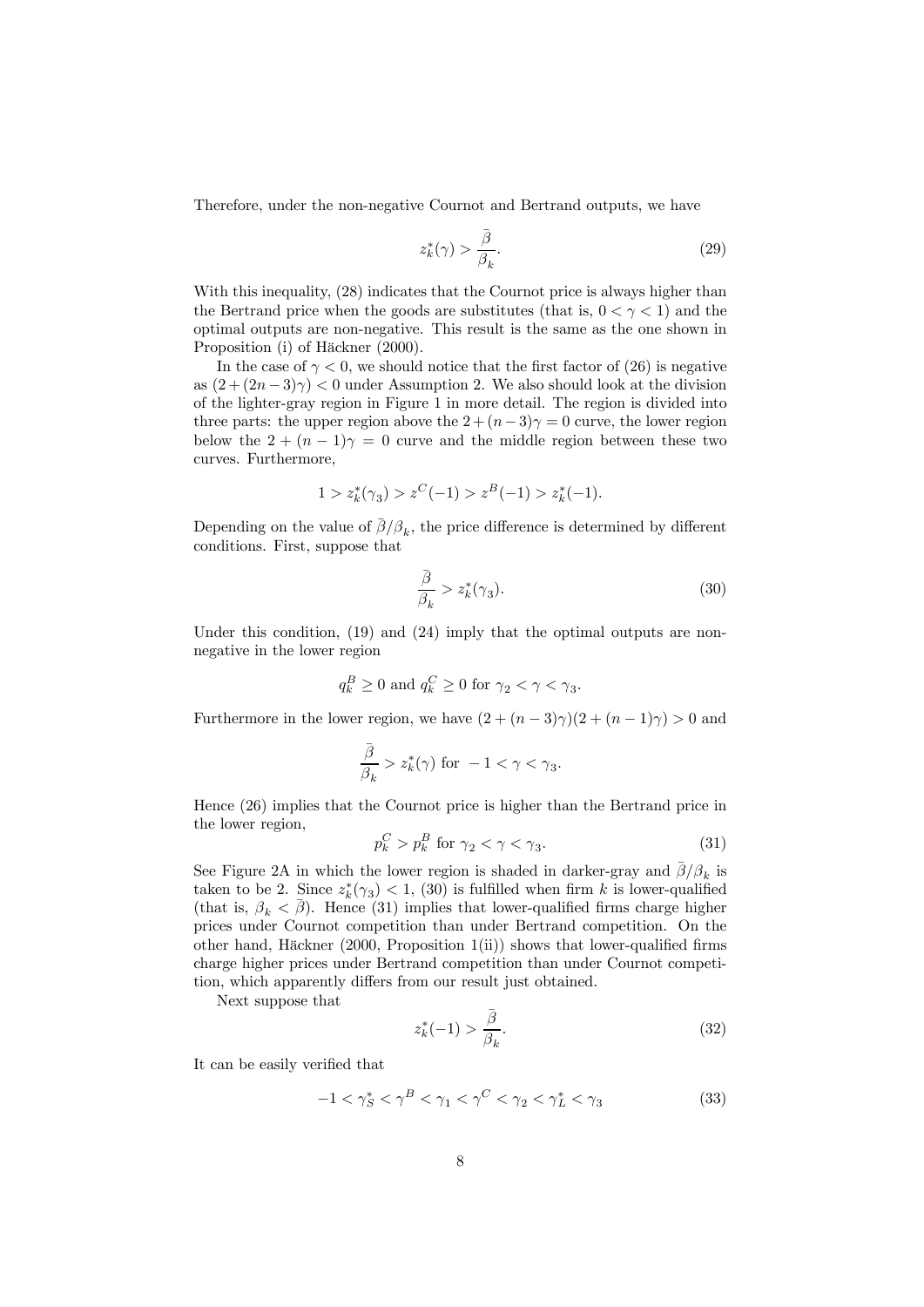where  $\gamma_S^*$  and  $\gamma_L^*$  are the smaller and larger roots of  $z_k^*(\gamma) = \bar{\beta}/\beta_k$ . Relations (20) and (25) imply the following non-negativity conditions for the optimal outputs,

$$
q_k^C \ge 0 \text{ and } q_k^B \ge 0 \text{ for } -1 < \gamma < \gamma^B \text{ or } \gamma_2 < \gamma < \gamma_3. \tag{34}
$$

Since  $(2+(n-3)\gamma)(2+(n-1)\gamma) > 0$  in both of the upper and lower regions, we have

$$
sign [p_k^C - p_k^B] = sign \left[\frac{\bar{\beta}}{\beta_k} - z_k^*(\gamma)\right].
$$

With  $(33)$  and  $(34)$ ,  $(?)$  implies that

$$
p_k^C > p_k^B \text{ for } \gamma_S^* < \gamma < \gamma^B \text{ or } \gamma_2 < \gamma < \gamma_L^* \text{ as } \frac{\bar{\beta}}{\beta_k} > z_k^*(\gamma) \tag{35}
$$

and

$$
p_k^C < p_k^B \text{ for } -1 < \gamma < \gamma_S^* \text{ or } \gamma_L^* < \gamma < \gamma_3 \text{ as } \frac{\bar{\beta}}{\beta_k} < z_k^*(\gamma). \tag{36}
$$

See Figure 2B in which  $\bar{\beta}/\beta_k$  is taken to be 1/2. Notice that (35) holds in the lighter-gray region and (36) holds in the darker-gray region. Either  $q_k^B$  or  $q_k^C$  or both are negative in the white region between the curves denoted by  $r^B$ and  $\gamma_2$ . Since  $z^C(-1) \leq 1$ , (32) is fulfilled when firm k is higher-qualified (that is,  $\beta_k > \beta$ . (35) implies that a higher-qualified firm charges higher price under Cournot competition than under Bertrand competition if the complementability are medium in the sense that  $\gamma_S^* < \gamma < \gamma^B$  or  $\gamma_2 < \gamma < \gamma_L^*$ . On the other hand, (36) implies that a higher-qualified firm changes its price strategy and charges a higher price under Bertrand competition than under Cournot competition if the complementability is extremely large or small in the sense that  $-1 < \gamma < \gamma_S^*$  or  $\gamma_L^* < \gamma < \gamma_3$ . The last two results are not discussed in Häckner (2000) since this kind of division does not appear under condition  $SOC<sub>1</sub>$ . Depending on the actual value of  $\bar{\beta}/\beta_k$ , we can identify several other cases. The result that Bertrand price can be higher than Cournot price depending on the complementability of the goods is also obtained in those cases.5

#### Insert Figure 2 about here.

We can summarize our results as follows:

**Proposition 1** Assume that  $n > 2$  and  $\gamma > 0$  or  $1 + (n - 2)\gamma < 0$  if  $\gamma < 0$ . (i) when the goods are substitutes, prices are higher under Cournot competition than under Bertrand competition. (ii) when the goods are complements, lower-qualified firms charge higher prices under Cournot competition than under Bertrand competition. (iii) when the goods are complement and their complementability is medium, higher-qualified firms charge higher prices under Cournot competition than under Bertrand competition. (iv) when the goods are complement and their complementability is extremely large or small, higher-qualified firms may charge higher prices under Bertrand competition than under Cournot competition.

<sup>&</sup>lt;sup>5</sup>In particular, we have three more cases:  $z_k^*(\gamma_3) > \bar{\beta}/\beta_k > z^C(-1)$ ,  $z^C(-1) > \bar{\beta}/\beta_k >$  $z^{B}(-1)$  and  $z^{B}(-1) > \bar{\beta}/\beta_{k} > z_{k}^{*}(-1)$ . In the same way as demonstrated above, we can reveal the conditions under which the Bertrand price can be higher than the Cournot price.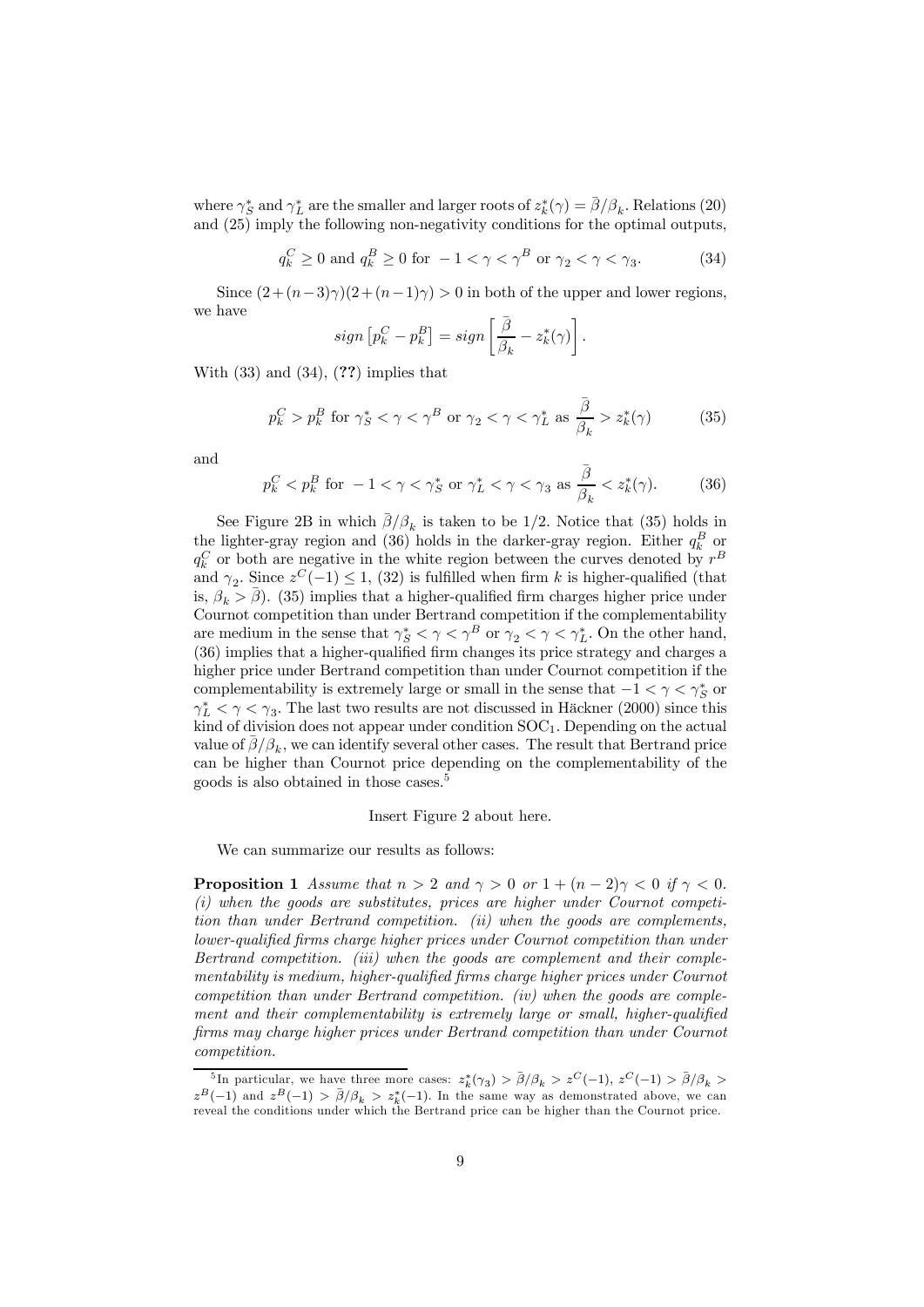Notice the sharp difference between the result of Häckner (2000) that lowerqualified firms charge higher prices under Bertrand competition and our result that higher-qualified firms charge higher price. This is not a contradiction, since these results were obtained under different conditions  $(SOC<sub>1</sub>$  and  $SOC<sub>2</sub>)$ .

### 3.2 Profit comparison

Following the method of Häckner (2000), we compare Cournot and Bertrand profits to see which strategy makes more profits. Denote the ratio of the Cournot profit over the Bertrand profit of firm  $k$  by  $G(z_k) = \pi_k^C / \pi_k^B$  where

$$
z_k = \frac{\bar{\beta}}{\beta_k}.
$$

From  $(7)$ ,  $(9)$ ,  $(13)$  and  $(15)$ , we have

$$
G(z_k) = K \left(\frac{z^C - z_k}{z^B - z_k}\right)^2
$$

with

$$
K = \frac{1 + (n-2)\gamma}{(1-\gamma)(1 + (n-1)\gamma)} \left( \frac{(1-\gamma)(1 + (n-1)\gamma)(2 + (n-3)\gamma)(2 + (2n-3)\gamma)}{(2-\gamma)(2 + (n-1)\gamma)(1 + (n-2))^2} \right)^2
$$

It can be easily verified that  $K > 0$ ,

$$
G'(z_k) = 2K \frac{(z_k - z^C)(z^C - z^B)}{(z_k - z^B)^3}
$$
\n(37)

and

$$
G(0) = \frac{(1 - \gamma)(2 + (2n - 3)\gamma)^2}{(2 - \gamma)^2(1 + (n - 2)\gamma)(1 + (n - 1)\gamma)}.
$$

The difference of the denominator and the numerator of  $G(0)$  reveals that

$$
G(0) \lesseqqgtr 1
$$
 according to  $2 + (n - 2)\gamma \gtrless 0$ .

In the case of  $\gamma > 0$ , the domain of  $G(z_k)$  is  $(0, z^B(\gamma))$  as  $z_k \le \min[z^B(\gamma), z^C(\gamma)]$ for nonnegative outputs and  $z^B < z^C$ .  $G'(z_k) > 0$  over this domain and  $G(z_k)$ approaches infinity as  $z_k$  approaches  $z^B$  from below. Furthermore,  $2+(n-2)\gamma$ 0 if  $\gamma > 0$ , which implies  $G(0) < 1$ . Let us define the threshold value  $\bar{z}_k$  as  $G(\bar{z}_k)=1$ . Hence we have the following:

$$
\pi_k^C < \pi_k^B \text{ for } 0 < z_k < \bar{z}_k,\tag{38}
$$

and

$$
\pi_k^C > \pi_k^B \text{ for } \bar{z}_k < z_k < z^B(\gamma). \tag{39}
$$

This result is qualitatively the same as Häckner's result (see his Proposition  $2(i)$  if the condition  $0 < z_k < \bar{z}_k$  is interpreted as a large quality difference and  $\overline{z}_k < z_k < z^B(\gamma)$  as a small difference. However there is a difference. In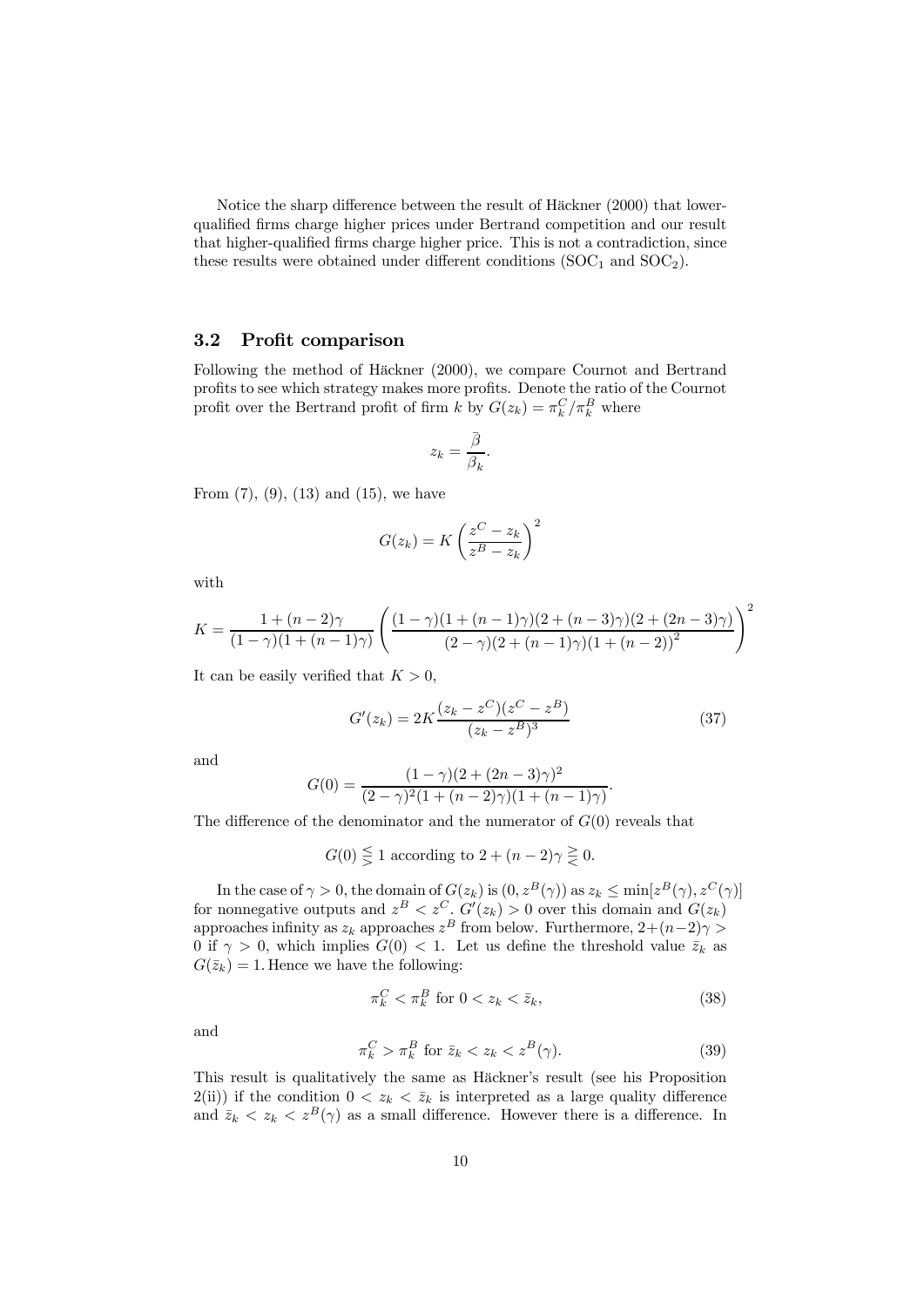his result, higher-qualified firms earn higher profits under Bertrand competition. On the other hand, in our results in which  $z^{B}(\gamma) > 1$  for  $\gamma > 0$ , a firm having the value  $z_k$  closer to  $z^B(\gamma)$  in (39) is lower-qualified but earns higher profit under Cournot competition. Furthermore, a firm having the value  $z_k$  closer to zero in (38) is higher-qualified but earns higher profit under Bertrand competition.

In the case of  $\gamma < 0$ ,  $G(z_k)$  approaches infinity as  $z_k$  approaches  $z^B$ . Relation (37) implies that

$$
G'(z_k) > 0
$$
 for  $z_k < z^B(\gamma)$  or  $z_k > z^C(\gamma)$ 

and

$$
G'(z_k) < 0 \text{ for } z^B(\gamma) < z_k < z^C(\gamma).
$$

Solving  $G(z_k) = 1$  for z yields two roots, a smaller root  $z_k^S$  and a larger root  $z_k^L$ , which then implies  $G(z_k) < 1$  for  $z_k > z_k^L$ . Furthermore the  $2 + (n-2)\gamma = 0$ curve divides the SOC<sub>2</sub> region into two parts:  $2 + (n-2)\gamma < 0$  above the curve implies  $G(0) > 1$ , and  $2 + (n-2)\gamma > 0$  below implies  $G(0) < 1.6$  Hence we have the following:

If 
$$
2 + (n-2)\gamma > 0
$$
, then 
$$
\begin{cases} \pi_k^C > \pi_k^B \text{ for } 0 < z_k < z_k^L \ (z_k \neq z^B), \\ \pi_k^B > \pi_k^C \text{ for } z_k > z_k^L. \end{cases}
$$
(40)

and

$$
\text{if } 2 + (n-2)\gamma < 0, \text{ then } \begin{cases} \pi_k^C > \pi_k^B \text{ for } z_k^S < z_k < z_k^L \ (z_k \neq z^B), \\ \pi_k^B > \pi_k^C \text{ for } 0 < z_k < z_k^S \text{ or } z_k^L < z_k. \end{cases} \tag{41}
$$

These results in the case of complementary goods are different than Hacker's result (see his Proposition  $2(i)$ ). The source of the difference can be found in the difference in the assumptions on the second order condition. If  $1 + (n - 1)\gamma > 0$ as assumed in Häckner (2000), then  $z^B - z^C > 0$  that makes  $G(z_k)$  decreasing in  $z_k$ . Since  $G(0) < 1$ , the profit ratio is always less than unity as shown by Häckner (2000). Our results are summarized as follows:

**Proposition 2** (i) When the goods are complements and  $2+(n-2)\gamma > 0$ , then Cournot profits are higher than Bertrand profits for  $0 < z_k < z_k^L$  and lower for  $z_k > z_k^L$ ; (ii) when the goods are complements and  $2+(n-2)\gamma < 0$ , then Cournot profits are lower than Bertrand profits for  $0 < z_k < z_k^S$  or  $z_k > z_k^L$  and higher for  $z_k^S < z_k < z_k^L$  where the threshold values,  $z_k^S$  and  $z_k^L$ , are the smaller root and the larger root of  $G(z_k)=1$ . (iii) when the goods are substitutes, Cournot profits are lower than Bertrand profits for  $0 < z_k < \bar{z}_k$  and higher for  $\bar{z}_k < z_k < z^B$ where the threshold values  $\bar{z}_k$  is defined by  $G(\bar{z}_k)=1$ .

### 3.3 Welfare comparison

Let us denote consumer surplus and total surplus by  $CS$  and  $TS$ . In the case of  $\gamma > 0$  in which  $1 - \gamma > 0$  and  $1 + (n - 1)\gamma > 0$ , we can directly apply the formula developed by Hsu and Wang (2005) to obtain

$$
CS^C < CS^B
$$
 and  $TS^C < TS^B$ 

 $6n > 4$  is necessary to make this distinction.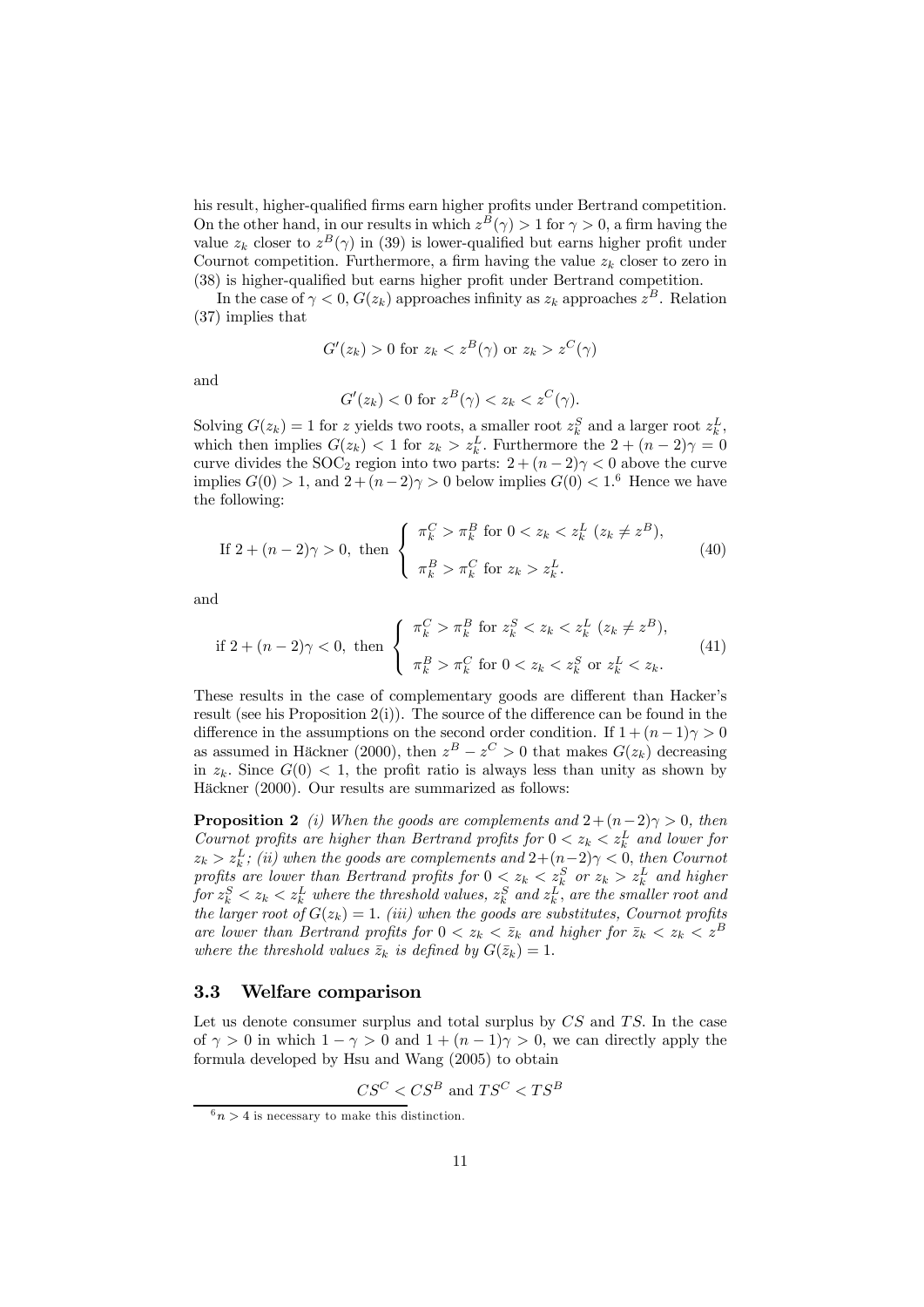where " $C$ " or " $B$ " indicates that the corresponding surplus is evaluated at Cournot equilibrium or at Bertrand equilibrium. Their result, welfare is higher under Bertrand competition than under Cournot competition, still holds in our framework when the goods are substitutes. Although we have  $1+(n-1)\gamma < 0$ under Assumption 2 in the case of  $\gamma < 0$ , their formula is still useful to find condition under which the opposite result (that is, welfare can be higher under Cournot competition than under Bertrand competition) can be produced.

The formula given by Hsu and Wang (2005) is as follows:

$$
sign[CS^{C} - CS^{B}]
$$
\n
$$
= sign\left[\frac{(3n-5)\gamma^{2} - 2(2n-5)\gamma - 4}{(1-\gamma)A^{2}} - \frac{(2n^{2} - 7n+5)\gamma^{2} + 2(3n-5)\gamma + 4}{(1+(n-1)\gamma)B^{2}}\right]
$$
\n
$$
\sigma_{A}^{2} = \frac{\sum_{i=1}^{n}(\beta_{i} - \bar{\beta})}{(1+\gamma)\sigma_{A}^{2}}.
$$
\n(42)

with

$$
\sigma_{\beta}^{2} = \frac{\angle_{i=1}(\beta_{i} - \beta)}{n},
$$

$$
A = \frac{(2 - \gamma)(2 + (2n - 3)\gamma)}{\sigma_{\beta}}
$$

and

$$
B = \frac{(2 + (n-1)\gamma)(2 + (n-3)\gamma)}{\bar{\beta}}.
$$

The sign of the consumer surplus difference depends on the signs of the numerators in the brackets of the right hand side of (42). To simplify the notation, we denote the numerators by

$$
f(\gamma) = (3n-5)\gamma^2 - 2(2n-5)\gamma - 4 \text{ and } g(\gamma) = (2n^2 - 7n + 5)\gamma^2 + 2(3n-5)\gamma + 4.
$$

We can focus on the welfare obtained in the upper-left region of Figure 1 in which  $2 + (n - 3)\gamma < 0$ . Then  $f(\gamma) > 0$  and  $g(\gamma) > 0$  for  $\gamma \in [-1, \gamma_1]$ . With  $1+(n-1)\gamma < 0$ , (42) implies that

$$
CS^C>CS^B.
$$

Total surplus is the sum of consumer surplus and firms profits,

$$
TS^{C} = CS^{C} + \sum_{i=1}^{n} \pi_{i}^{C} \text{ and } TS^{B} = CS^{B} + \sum_{i=1}^{n} \pi_{i}^{B}.
$$

It has been shown in Proposition2(ii) that  $\pi_k^C$  can be higher than  $\pi_k^B$  for all k under  $2+(n-3)\gamma < 0$  if firm k is higher-qualified in the sense that  $z_k \in (z_k^S, z_k^L)$ . Hence we have

$$
TS^C > TS^B.
$$

**Proposition 3** (i) When the goods are substitutes, consumer surplus and total surplus are higher under Bertrand competition than under Cournot competition. (ii) when the goods are complements and  $2+(n-3)\gamma < 0$ , consumer surplus and total surplus can be higher under Cournot competition than under Bertrand competition if firms are higher-qualified..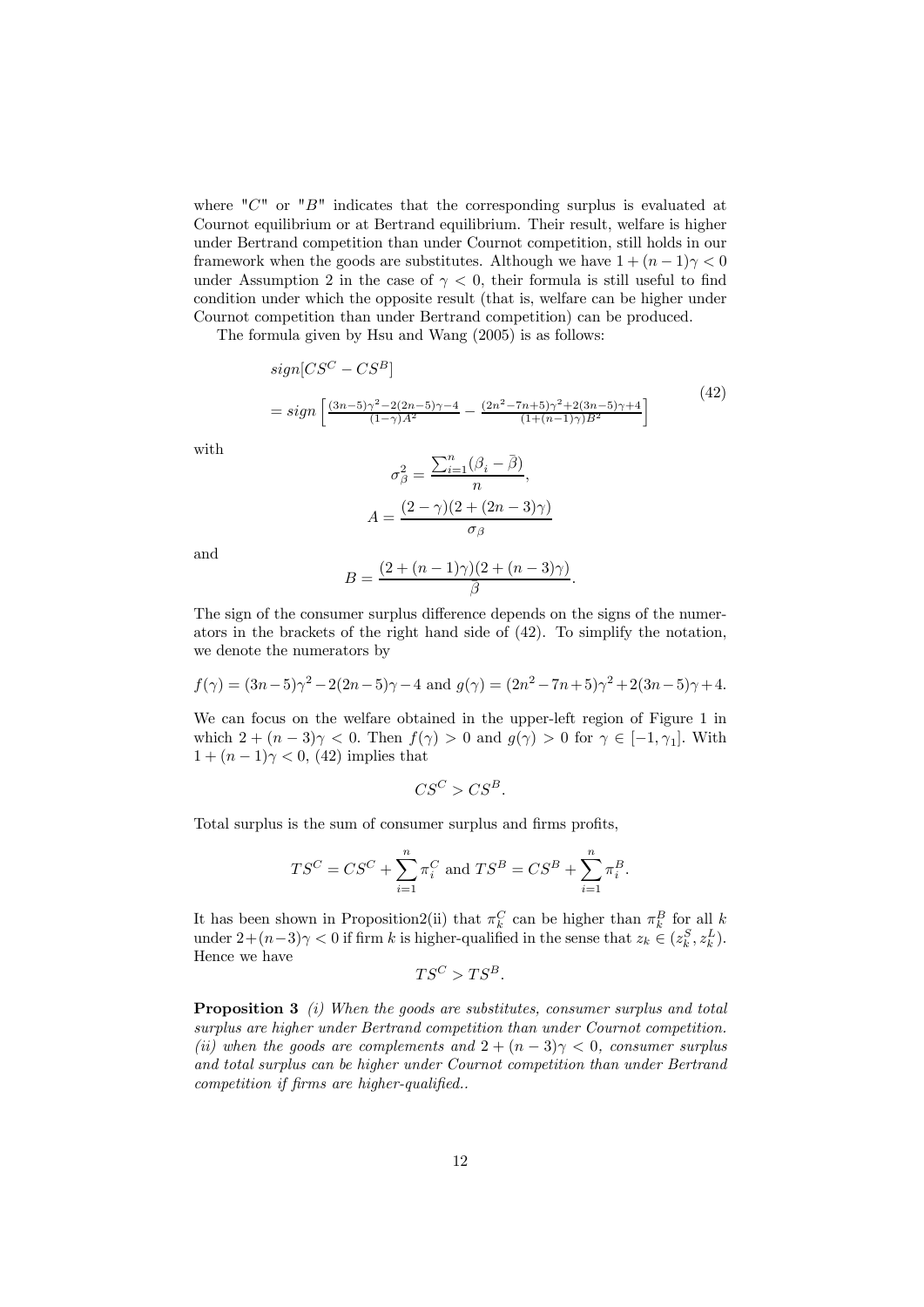Following the discussion of Hsu and Wang (2005), we can offer an intuitive reasoning for this result. Output shares of firm k under Bertrand and Cournot competitions are

$$
s_k^B = \frac{q_k^B}{\sum_{i=1}^n q_i^B} = \frac{1}{n} + \delta^B \frac{\beta_k - \overline{\beta}}{\overline{\beta}}
$$

and

$$
s_k^C = \frac{q_k^C}{\sum_{i=1}^n q_i^C} = \frac{1}{n} + \delta^C \frac{\beta_k - \bar{\beta}}{\bar{\beta}},
$$

furthermore their difference is

$$
s_k^B - s_k^C = \delta^{CB}
$$

where quantities  $\delta^B$ ,  $\delta^C$  and  $\delta^{CB}$  are defined as

$$
\delta^B = \frac{(1 + (n-2)\gamma)(2 + (n-3)\gamma)}{n(1-\gamma)(2 + (2n-3)\gamma)}, \ \delta^C = \frac{2 + (n-1)\gamma}{n(2-\gamma)} \ \text{and} \ \delta^{CB} = \frac{(n-1)\gamma^3}{(1-\gamma)(2-\gamma)(2 + (2n-3)\gamma)}.
$$

Notice that  $\delta^B$  and  $\delta^C$  are negative and  $\delta^{CB}$  is positive if  $2+(n-3)\gamma < 0$ . In either equilibrium, the output shares are ranked with quality as the lowest-quality firm selling the most and the highest-quality firm selling the least amount. In our framework, lower-quality firms have significant effect on the consumer welfare. As shown in Proposition 1(ii), the low-quantity firms charge lower prices under Bertrand competition than under Cournot competition. Therefore their changing strategies from quantity-adjusting to price-adjusting have the significant enough effect to make welfare larger under Cournot competition than under Bertrand competition if condition  $SOC<sub>2</sub>$  holds.

### 4 Concluding Remarks

We construct an  $n$ -firm oligopoly model and compare its equilibrium prices, profits and welfare under Cournot and Bertrand competitions. The main feature of this study is to assume  $1+(n-2)\gamma < 0$  (that is, SOC<sub>2</sub>) to fulfill the second-order condition for the profit maximization problems of the priceadjusting firms, while Häckner (2000) and Hsu and Wang (2005) have a different assumption,  $1+(n-1)\gamma > 0$  (that is, SOC<sub>1</sub>). This difference in the assumptions is a source of the sharp differences between our results and their results. Concerning price comparisons, it follows from Proposition 1(iv) that when the goods are complements, higher-qualified firms may charge higher Bertrand price than Cournot price under  $\text{SOC}_2$ . On the contrary, Häckner (2000) shows that lowerqualified firms may have higher Bertrand price. Concerning profit comparisons Proposition 2 reveals that it depends on the value of the ratio of the average net quality to the individual net quality (i.e.,  $\overline{\beta}/\beta_k$ ) whether Cournot profits can be higher than Bertrand profits or not. On the other hand, Häckner (2000) shows that higher-qualified firms may earn higher Bertrand profits. And finally, as social welfare is concerned, Proposition 3(ii) indicates that higher-qualified firms behavior leads to higher consumer surplus and higher profits under Cournot competition while Hsu and Wang (2005) demonstrate that both of consumer surplus and total surplus are higher under Bertrand competition.